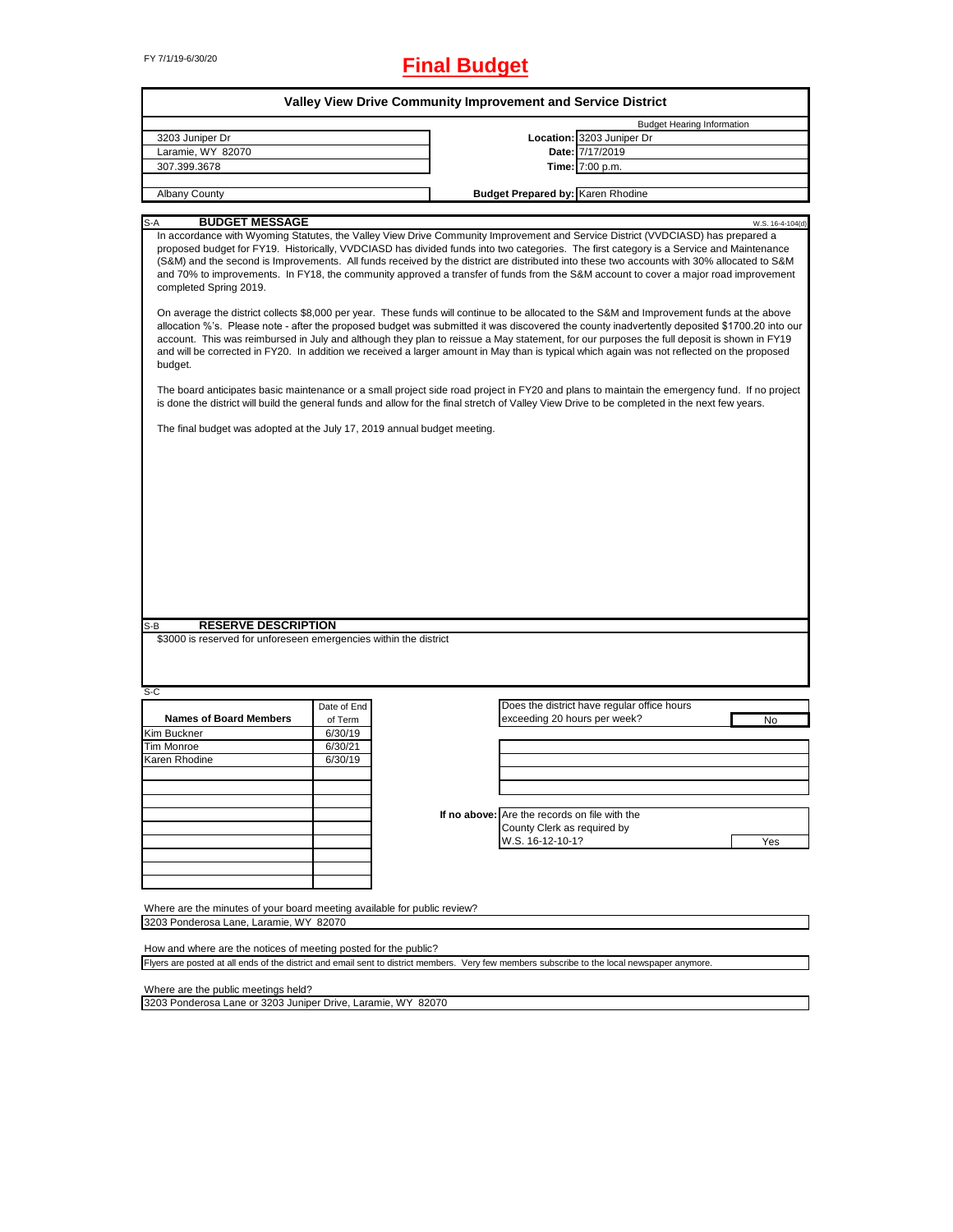## **FINAL BUDGET SUMMARY**

|                | <b>OVERVIEW</b>                                                             | 2017-2018<br>Actual | 2018-2019<br>Estimated | 2019-2020<br>Proposed | Final Approval  |
|----------------|-----------------------------------------------------------------------------|---------------------|------------------------|-----------------------|-----------------|
|                |                                                                             |                     |                        |                       |                 |
| $S-1$<br>$S-2$ | <b>Total Budgeted Expenditures</b><br><b>Total Principal to Pay on Debt</b> | \$23,879<br>\$0     | \$20,491<br>\$0        | \$12,300<br>\$0       | \$12,300<br>\$0 |
| $S-3$          | <b>Total Change to Restricted Funds</b>                                     | \$3,000             | \$0                    | \$0                   | \$0             |
|                |                                                                             |                     |                        |                       |                 |
| $S-4$          | <b>Total General Fund and Forecasted Revenues Available</b>                 | \$21,212            | \$16,507               | \$12,323              | \$12,323        |
| $S-5$          | Amount requested from County Commissioners                                  | \$10,315            | \$8,000                | \$8,000               | \$8,000         |
|                |                                                                             |                     |                        |                       |                 |
| $S-6$          | <b>Additional Funding Needed:</b>                                           |                     |                        | \$0                   | \$0             |

| <b>REVENUE SUMMARY</b>                                                              | 2017-2018       | 2018-2019       | 2019-2020                                                    | <b>Final Approval</b> |
|-------------------------------------------------------------------------------------|-----------------|-----------------|--------------------------------------------------------------|-----------------------|
|                                                                                     | Actual          | Estimated       | Proposed                                                     |                       |
|                                                                                     | \$0             | \$0             | \$0                                                          | \$0                   |
| <b>Operating Revenues</b><br>$S-7$<br>Tax levy (From the County Treasurer)<br>$S-8$ | \$10,315        | \$8,000         | \$8,000                                                      | \$8,000               |
| <b>Government Support</b><br>$S-9$                                                  | \$0             | \$0             | \$0                                                          | \$0                   |
| <b>Grants</b><br>$S-10$                                                             | \$0             | \$0             | \$0                                                          | \$0                   |
| Other County Support (Not from Co. Treas.)<br>$S-11$                                | \$0             | \$0             | \$0                                                          | \$0                   |
| <b>Miscellaneous</b><br>$S-12$                                                      | \$0             | \$0             | \$0                                                          | \$0                   |
| <b>Other Forecasted Revenue</b><br>$S-13$                                           | \$0             | \$0             | \$0                                                          | \$0                   |
|                                                                                     |                 |                 |                                                              |                       |
| <b>Total Revenue</b><br>$S-14$                                                      | \$10,315        | \$8,000         | \$8.000                                                      | \$8.000               |
| FY 7/1/19-6/30/20                                                                   |                 |                 | Valley View Drive Community Improvement and Service District |                       |
| <b>EXPENDITURE SUMMARY</b>                                                          | 2017-2018       | 2018-2019       | 2019-2020                                                    | <b>Final Approval</b> |
|                                                                                     | Actual          | Estimated       | Proposed                                                     |                       |
|                                                                                     |                 |                 |                                                              |                       |
| $S-15$<br><b>Capital Outlay</b><br><b>Interest and Fees On Debt</b>                 | \$0             | \$0<br>\$0      | \$0                                                          | \$0                   |
| $S-16$<br><b>Administration</b>                                                     | \$0             |                 | \$0                                                          | \$0                   |
| $S-17$<br><b>Operations</b>                                                         | \$171           | \$346           | \$300                                                        | \$300                 |
| $S-18$<br><b>Indirect Costs</b><br>$S-19$                                           | \$23,708<br>\$0 | \$20,145<br>\$0 | \$12,000<br>\$0                                              | \$12,000<br>\$0       |
|                                                                                     |                 |                 |                                                              |                       |
| $S-20$<br><b>Total Expenditures</b>                                                 | \$23,879        | \$20,491        | \$12,300                                                     | \$12,300              |
|                                                                                     |                 |                 |                                                              |                       |
| <b>DEBT SUMMARY</b>                                                                 | 2017-2018       | 2018-2019       | 2019-2020                                                    | <b>Final Approval</b> |
|                                                                                     | Actual          | Estimated       | Proposed                                                     |                       |
| $S-21$<br><b>Principal Paid on Debt</b>                                             | \$0             | \$0             | \$0                                                          | \$0                   |
|                                                                                     |                 |                 |                                                              |                       |
| <b>CASH AND INVESTMENTS</b>                                                         | 2017-2018       | 2018-2019       | 2019-2020                                                    | <b>Final Approval</b> |
|                                                                                     | Actual          | Estimated       | Proposed                                                     |                       |
| TOTAL GENERAL FUNDS<br>$S-22$                                                       | \$10,897        | \$8,507         | \$4,323                                                      | \$4,323               |
|                                                                                     |                 |                 |                                                              |                       |
| <b>Summary of Reserve Funds</b>                                                     |                 |                 |                                                              |                       |
| <b>Beginning Balance in Reserve Accounts</b><br>$S-23$                              |                 |                 |                                                              |                       |
| a. Depreciation Reserve<br>$S-24$                                                   | \$0             | \$0             | \$0                                                          | \$0                   |
| b. Other Reserve<br>$S-25$                                                          | \$0             | \$0             | \$0                                                          | \$0                   |
| c. Emergency Reserve (Cash)<br>$S-26$                                               | \$0             | \$3,000         | \$3,000                                                      | \$3,000               |
| Total Reserves (a+b+c)                                                              | \$0             | \$3,000         | \$3,000                                                      | \$3,000               |
| Amount to be added<br>$S-27$                                                        |                 |                 |                                                              |                       |
| a. Depreciation Reserve<br>$S-28$                                                   | \$0             | \$0             | \$0                                                          | \$0                   |
| b. Other Reserve<br>$S-29$                                                          | \$0             | \$0             | \$0                                                          | \$0                   |
| c. Emergency Reserve (Cash)<br>$S-30$                                               | \$3,000         | \$0             | \$0                                                          | \$0                   |
|                                                                                     |                 |                 |                                                              |                       |
| Total to be added (a+b+c)                                                           | \$3,000         | \$0             | \$0                                                          |                       |
|                                                                                     |                 |                 |                                                              |                       |
| <b>Subtotal</b><br>$S-31$                                                           | \$3,000         | \$3,000         | \$3,000                                                      | \$0<br>\$3,000        |
| Less Total to be spent<br>$S-32$<br>TOTAL RESERVES AT END OF FISCAL YEAR<br>$S-33$  | \$0<br>\$3,000  | \$0<br>\$3.000  | \$0<br>\$3,000                                               | \$0<br>\$3,000        |

*Budget Officer / District Official (if not same as "Submitted by")*

Date adopted by Special District 7/17/2019

Laramie, WY 82070 **DISTRICT ADDRESS:** 3203 Juniper Dr **PREPARED BY: Karen Rhodine** 

**DISTRICT PHONE:** 307.399.3678

3/27/17 *Form approved by Wyoming Department of Audit, Public Funds Division Prepared in compliance with the Uniform Municipal Fiscal Procedures Act (W.S. 16-4-101 through 124) as it applies.*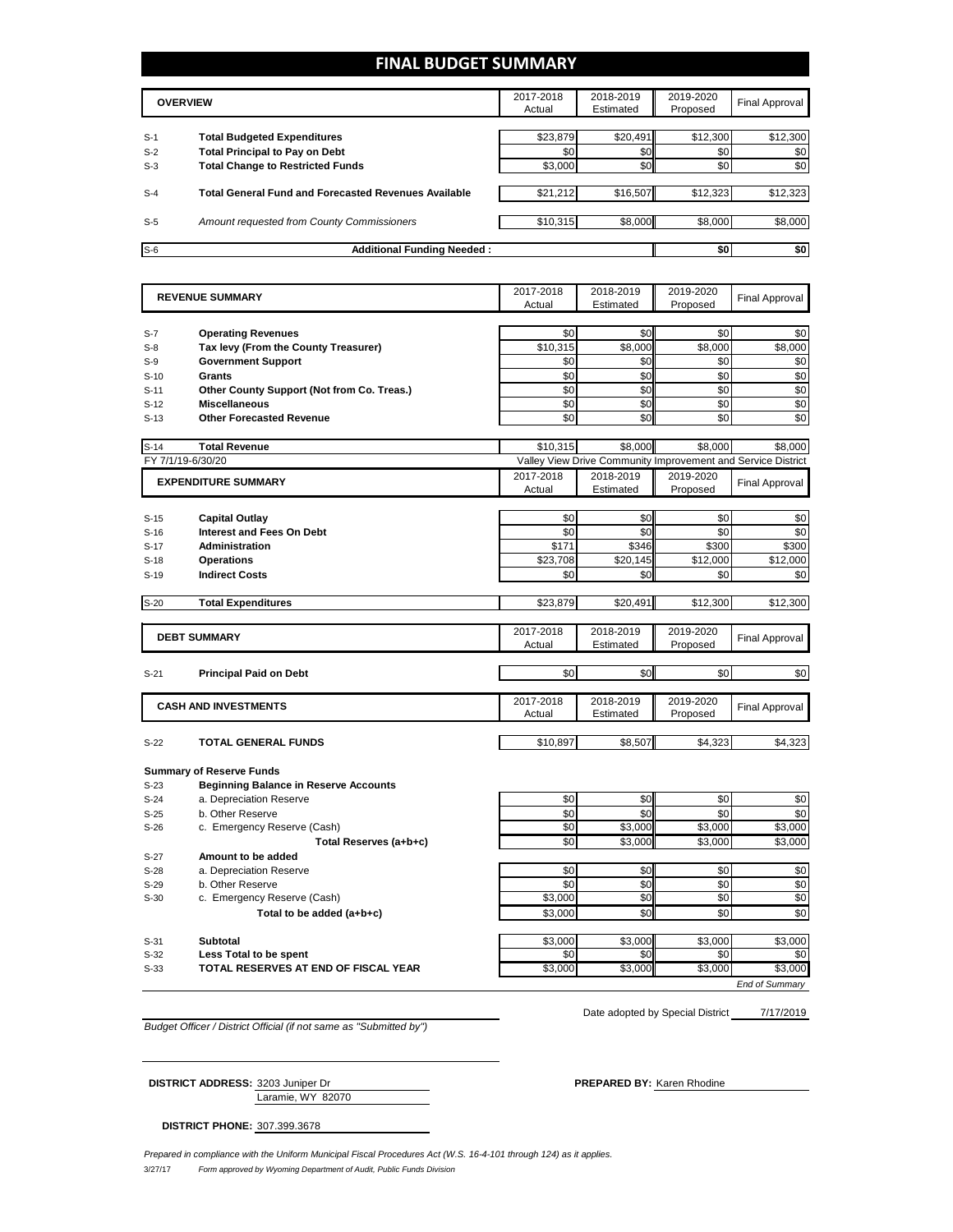# **Final Budget**

Valley View Drive Community Improvement and Servic **NAME OF DISTRICT/BOARD**

**FYE** 6/30/2020

|           | <b>PROPERTY TAXES AND ASSESSMENTS</b>          |                     |                        |                       |                       |
|-----------|------------------------------------------------|---------------------|------------------------|-----------------------|-----------------------|
|           |                                                |                     |                        |                       |                       |
|           |                                                | 2017-2018<br>Actual | 2018-2019<br>Estimated | 2019-2020<br>Proposed | <b>Final Approval</b> |
| $R-1$     | <b>Property Taxes and Assessments Received</b> |                     |                        |                       |                       |
| $R-1.1$   | Tax Levy (From the County Treasurer)           | \$10,315            | \$8,000                | \$8,000               | \$8,000               |
| $R-1.2$   | <b>Other County Support</b>                    |                     |                        |                       |                       |
|           | <b>FORECASTED REVENUE</b>                      |                     |                        |                       |                       |
|           |                                                |                     |                        |                       |                       |
|           |                                                | 2017-2018<br>Actual | 2018-2019<br>Estimated | 2019-2020<br>Proposed | <b>Final Approval</b> |
| $R-2$     | <b>Revenues from Other Governments</b>         |                     |                        |                       |                       |
| $R - 2.1$ | State Aid                                      |                     |                        |                       |                       |
| $R-2.2$   | Additional County Aid (non-treasurer)          |                     |                        |                       |                       |
| $R-2.3$   | City (or Town) Aid                             |                     |                        |                       |                       |
| $R - 2.4$ | Other (Specify)                                |                     |                        |                       |                       |
| $R-2.5$   | <b>Total Government Support</b>                | \$0                 | \$0                    | \$0                   | \$0                   |
| $R-3$     | <b>Operating Revenues</b>                      |                     |                        |                       |                       |
| $R - 3.1$ | <b>Customer Charges</b>                        |                     |                        |                       |                       |
| $R - 3.2$ | Sales of Goods or Services                     |                     |                        |                       |                       |
| $R - 3.3$ | <b>Other Assessments</b>                       |                     |                        |                       |                       |
| $R - 3.4$ | <b>Total Operating Revenues</b>                | \$0                 | \$0                    | \$0                   | \$0                   |
| $R-4$     | Grants                                         |                     |                        |                       |                       |
| $R - 4.1$ | <b>Direct Federal Grants</b>                   |                     |                        |                       |                       |
| $R - 4.2$ | <b>Federal Grants thru State Agencies</b>      |                     |                        |                       |                       |
| $R - 4.3$ | <b>Grants from State Agencies</b>              |                     |                        |                       |                       |
| $R - 4.4$ | <b>Total Grants</b>                            | $\overline{60}$     | \$0                    | \$0                   | \$0                   |
| $R-5$     | <b>Miscellaneous Revenue</b>                   |                     |                        |                       |                       |
| $R - 5.1$ | Interest                                       |                     |                        |                       |                       |
| $R-5.2$   | Other: Specify                                 |                     |                        |                       |                       |
| $R - 5.3$ | Other: Additional                              |                     |                        |                       |                       |
| $R - 5.4$ | <b>Total Miscellaneous</b>                     | \$0                 | \$0                    | $\sqrt{6}$            | \$0                   |
| $R - 5.5$ | <b>Total Forecasted Revenue</b>                | \$0                 | \$0                    | \$0                   | \$0                   |
| $R-6$     | <b>Other Forecasted Revenue</b>                |                     |                        |                       |                       |
| $R - 6.1$ | a. Other past due-as estimated by Co. Treas.   |                     |                        |                       |                       |
| $R - 6.2$ | b. Other forecasted revenue (specify):         |                     |                        |                       |                       |
| $R-6.3$   |                                                |                     |                        |                       |                       |
| $R-6.4$   |                                                |                     |                        |                       |                       |
| $R-6.5$   |                                                |                     |                        |                       |                       |
| $R-6.6$   | Total Other Forecasted Revenue (a+b)           | \$0                 | \$0                    | \$0                   | $\sqrt{6}$            |
|           |                                                |                     |                        |                       |                       |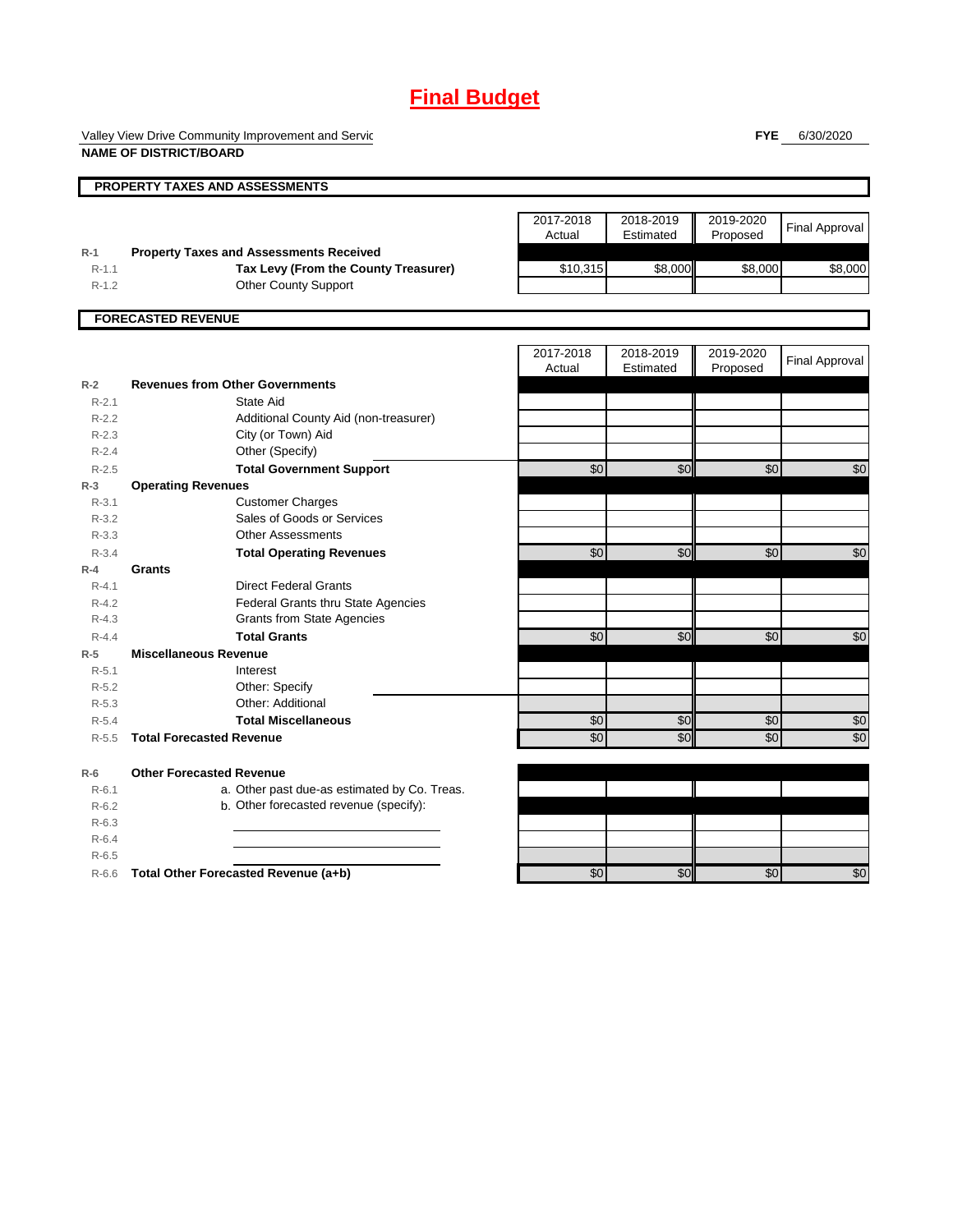# **CAPITAL OUTLAY BUDGET**

| $E-1$     | <b>Capital Outlay</b> |                         |
|-----------|-----------------------|-------------------------|
| $E - 1.1$ |                       | Real Property           |
| $F-12$    |                       | Vehicles                |
| $F-1.3$   |                       | <b>Office Equipment</b> |
| $F-14$    |                       | Other (Specify)         |
| $F-1.5$   |                       |                         |
| $F-16$    |                       |                         |
| $F-17$    |                       |                         |
| $F-1.8$   | TOTAL CAPITAL OUTLAY  |                         |

| 2017-2018<br>2018-2019<br>2019-2020<br>Estimated<br>Proposed<br>Actual<br><b>Capital Outlay</b><br>$E-1.1$<br><b>Real Property</b><br>$E-1.2$<br>Vehicles<br>$E-1.3$<br>Office Equipment<br>Other (Specify)<br>$E - 1.4$<br>$E-1.5$<br>$E-1.6$<br>$E - 1.7$ |         |                             |     |     |     |                       |
|-------------------------------------------------------------------------------------------------------------------------------------------------------------------------------------------------------------------------------------------------------------|---------|-----------------------------|-----|-----|-----|-----------------------|
|                                                                                                                                                                                                                                                             |         |                             |     |     |     | <b>Final Approval</b> |
|                                                                                                                                                                                                                                                             |         |                             |     |     |     |                       |
|                                                                                                                                                                                                                                                             |         |                             |     |     |     |                       |
|                                                                                                                                                                                                                                                             |         |                             |     |     |     |                       |
|                                                                                                                                                                                                                                                             |         |                             |     |     |     |                       |
|                                                                                                                                                                                                                                                             |         |                             |     |     |     |                       |
|                                                                                                                                                                                                                                                             |         |                             |     |     |     |                       |
|                                                                                                                                                                                                                                                             |         |                             |     |     |     |                       |
|                                                                                                                                                                                                                                                             |         |                             |     |     |     |                       |
|                                                                                                                                                                                                                                                             | $E-1.8$ | <b>TOTAL CAPITAL OUTLAY</b> | \$0 | \$0 | \$0 | \$0                   |

### **ADMINISTRATION BUDGET**

|           |                                      |                                 | Actual | Esumated | Proposed |
|-----------|--------------------------------------|---------------------------------|--------|----------|----------|
| $E-2$     | <b>Personnel Services</b>            |                                 |        |          |          |
| $E - 2.1$ |                                      | Administrator                   |        |          |          |
| $E - 2.2$ |                                      | Secretary                       |        |          |          |
| $E - 2.3$ |                                      | Clerical                        |        |          |          |
| $E-2.4$   |                                      | Other (Specify)                 |        |          |          |
| $E - 2.5$ |                                      |                                 |        |          |          |
| $E-2.6$   |                                      |                                 |        |          |          |
| $E - 2.7$ |                                      |                                 |        |          |          |
| $E-3$     | <b>Board Expenses</b>                |                                 |        |          |          |
| $E - 3.1$ |                                      | Travel                          |        |          |          |
| $E - 3.2$ |                                      | Mileage                         |        |          |          |
| $E - 3.3$ |                                      | Other (Specify)                 |        |          |          |
| $E - 3.4$ |                                      | Copying meeting material        |        | \$6      |          |
| $E - 3.5$ |                                      | Newspaper Ads                   | \$128  | \$213    | \$0      |
| $E - 3.6$ |                                      |                                 |        |          |          |
| $E-4$     | <b>Contractual Services</b>          |                                 |        |          |          |
| $E - 4.1$ |                                      | Legal                           |        |          |          |
| $E - 4.2$ |                                      | Accounting/Auditing             |        |          |          |
| $E - 4.3$ |                                      | Other (Specify)                 |        |          |          |
| $E-4.4$   |                                      |                                 |        |          |          |
| $E-4.5$   |                                      |                                 |        |          |          |
| $E - 4.6$ |                                      |                                 |        |          |          |
| $E-5$     | <b>Other Administrative Expenses</b> |                                 |        |          |          |
| $E - 5.1$ |                                      | <b>Office Supplies</b>          |        |          |          |
| $E-5.2$   |                                      | Office equipment, rent & repair |        |          |          |
| $E-5.3$   |                                      | Education                       |        |          |          |
| $E - 5.4$ |                                      | Registrations                   |        |          |          |
| $E - 5.5$ |                                      | Other (Specify)                 |        |          |          |
| $E - 5.6$ |                                      | Bank service charge             | \$43   | $-$43$   | \$0      |
| $E - 5.7$ |                                      | <b>Bonding Fee</b>              |        | \$170    | \$300    |
| $E - 5.8$ |                                      |                                 |        |          |          |
| $E-6$     | <b>TOTAL ADMINISTRATION</b>          |                                 | \$171  | \$346    | \$300    |

|                          |                                      | 2017-2018<br>Actual | 2018-2019<br>Estimated | 2019-2020<br>Proposed | <b>Final Approval</b> |
|--------------------------|--------------------------------------|---------------------|------------------------|-----------------------|-----------------------|
| Ž                        | <b>Personnel Services</b>            |                     |                        |                       |                       |
| $E - 2.1$                | Administrator                        |                     |                        |                       |                       |
| $E - 2.2$                | Secretary                            |                     |                        |                       |                       |
| $E - 2.3$                | Clerical                             |                     |                        |                       |                       |
| $E - 2.4$                | Other (Specify)                      |                     |                        |                       |                       |
| $E - 2.5$                |                                      |                     |                        |                       |                       |
| $E - 2.6$                |                                      |                     |                        |                       |                       |
| $E - 2.7$                |                                      |                     |                        |                       |                       |
| 3                        | <b>Board Expenses</b>                |                     |                        |                       |                       |
| $E - 3.1$                | Travel                               |                     |                        |                       |                       |
| $E - 3.2$                | Mileage                              |                     |                        |                       |                       |
| $E - 3.3$                | Other (Specify)                      |                     |                        |                       |                       |
| $E - 3.4$                | Copying meeting material             |                     | \$6                    |                       |                       |
| $E - 3.5$                | Newspaper Ads                        | \$128               | \$213                  | \$0                   |                       |
| $E - 3.6$                |                                      |                     |                        |                       |                       |
| ı.                       | <b>Contractual Services</b>          |                     |                        |                       |                       |
| $E - 4.1$                | Legal                                |                     |                        |                       |                       |
| $E - 4.2$                | Accounting/Auditing                  |                     |                        |                       |                       |
| $E - 4.3$                | Other (Specify)                      |                     |                        |                       |                       |
| $E - 4.4$                |                                      |                     |                        |                       |                       |
| $E - 4.5$                |                                      |                     |                        |                       |                       |
| $E - 4.6$                |                                      |                     |                        |                       |                       |
| $\overline{\phantom{a}}$ | <b>Other Administrative Expenses</b> |                     |                        |                       |                       |
| $E - 5.1$                | <b>Office Supplies</b>               |                     |                        |                       |                       |
| $E - 5.2$                | Office equipment, rent & repair      |                     |                        |                       |                       |
| $E - 5.3$                | Education                            |                     |                        |                       |                       |
| $E - 5.4$                | Registrations                        |                     |                        |                       |                       |
| $E - 5.5$                | Other (Specify)                      |                     |                        |                       |                       |
| $E - 5.6$                | Bank service charge                  | \$43                | $-$43$                 | \$0                   |                       |
| $E - 5.7$                | <b>Bonding Fee</b>                   |                     | \$170                  | \$300                 | \$300                 |
| $E - 5.8$                |                                      |                     |                        |                       |                       |
| ì                        | <b>TOTAL ADMINISTRATION</b>          | \$171               | \$346                  | \$300                 | \$300                 |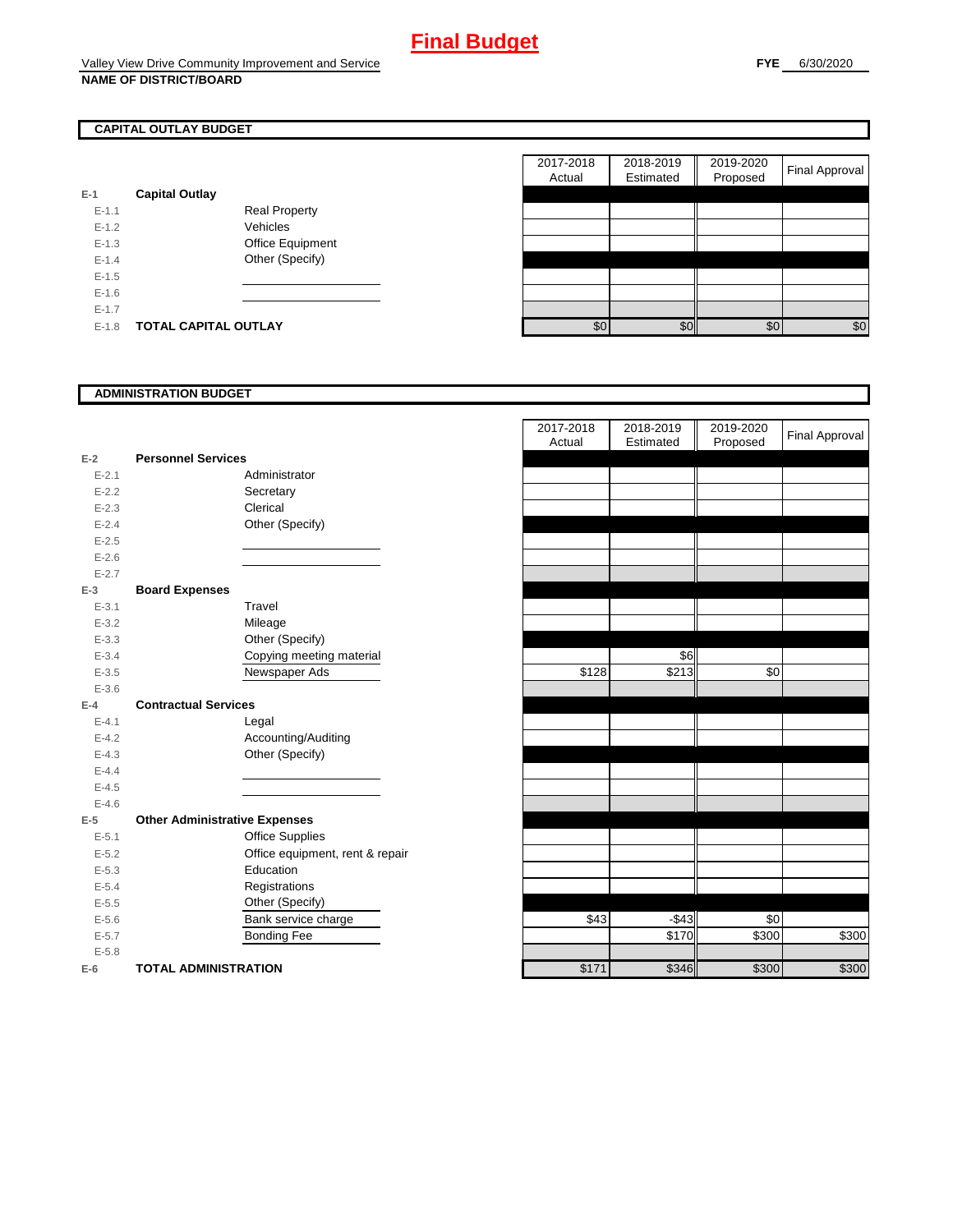# **Final Budget**

Valley View Drive Community Improvement and Service

## **OPERATIONS BUDGET**

|           |                                        | Auudi    | Estimated | <b>FIUPUSEU</b> |          |
|-----------|----------------------------------------|----------|-----------|-----------------|----------|
| $E-7$     | <b>Personnel Services</b>              |          |           |                 |          |
| $E - 7.1$ | Wages--Operations                      |          |           |                 |          |
| $E - 7.2$ | Service Contracts                      |          |           |                 |          |
| $E - 7.3$ | Other (Specify)                        |          |           |                 |          |
| $E - 7.4$ |                                        |          |           |                 |          |
| $E - 7.5$ |                                        |          |           |                 |          |
| $E - 7.6$ |                                        |          |           |                 |          |
| $E-8$     | <b>Travel</b>                          |          |           |                 |          |
| $E - 8.1$ | Mileage                                |          |           |                 |          |
| $E-8.2$   | Other (Specify)                        |          |           |                 |          |
| $E - 8.3$ |                                        |          |           |                 |          |
| $E - 8.4$ |                                        |          |           |                 |          |
| $E - 8.5$ |                                        |          |           |                 |          |
| $E-9$     | <b>Operating supplies (List)</b>       |          |           |                 |          |
| $E - 9.1$ | Road Signs                             | \$583    |           |                 |          |
| $E-9.2$   |                                        |          |           |                 |          |
| $E-9.3$   |                                        |          |           |                 |          |
| $E-9.4$   |                                        |          |           |                 |          |
| $E-9.5$   |                                        |          |           |                 |          |
| $E-10$    | <b>Program Services (List)</b>         |          |           |                 |          |
| $E-10.1$  | County election fees                   |          | \$145     | \$500           | \$500    |
| $E-10.2$  | Repay county overage                   |          |           | \$1,700         | \$1,700  |
| $E-10.3$  |                                        |          |           |                 |          |
| $E-10.4$  |                                        |          |           |                 |          |
| $E-10.5$  |                                        |          |           |                 |          |
| $E-11$    | <b>Contractual Arrangements (List)</b> |          |           |                 |          |
| $E-11.1$  | Road improvements                      | \$22,825 | \$20,000  | \$9,500         | \$9,500  |
| $E-11.2$  | Snowplowing                            | \$300    |           | \$300           | \$300    |
| $E-11.3$  |                                        |          |           |                 |          |
| $E-11.4$  |                                        |          |           |                 |          |
| $E-11.5$  |                                        |          |           |                 |          |
| $E-12$    | <b>Other operations (Specify)</b>      |          |           |                 |          |
| $E-12.1$  |                                        |          |           |                 |          |
| $E-12.2$  |                                        |          |           |                 |          |
| $E-12.3$  |                                        |          |           |                 |          |
| $E-12.4$  |                                        |          |           |                 |          |
| $E-12.5$  |                                        |          |           |                 |          |
| $E-13$    | <b>TOTAL OPERATIONS</b>                | \$23,708 | \$20,145  | \$12,000        | \$12,000 |

|                |                                        | 2017-2018<br>Actual | 2018-2019<br>Estimated | 2019-2020<br>Proposed | <b>Final Approval</b> |
|----------------|----------------------------------------|---------------------|------------------------|-----------------------|-----------------------|
| $\overline{7}$ | <b>Personnel Services</b>              |                     |                        |                       |                       |
| $E - 7.1$      | Wages--Operations                      |                     |                        |                       |                       |
| $E - 7.2$      | <b>Service Contracts</b>               |                     |                        |                       |                       |
| $E - 7.3$      | Other (Specify)                        |                     |                        |                       |                       |
| $E - 7.4$      |                                        |                     |                        |                       |                       |
| $E - 7.5$      |                                        |                     |                        |                       |                       |
| $E - 7.6$      |                                        |                     |                        |                       |                       |
| 8              | <b>Travel</b>                          |                     |                        |                       |                       |
| $E - 8.1$      | Mileage                                |                     |                        |                       |                       |
| $E - 8.2$      | Other (Specify)                        |                     |                        |                       |                       |
| $E - 8.3$      |                                        |                     |                        |                       |                       |
| $E - 8.4$      |                                        |                     |                        |                       |                       |
| $E - 8.5$      |                                        |                     |                        |                       |                       |
| 9              | <b>Operating supplies (List)</b>       |                     |                        |                       |                       |
| $E-9.1$        | Road Signs                             | \$583               |                        |                       |                       |
| $E-9.2$        |                                        |                     |                        |                       |                       |
| $E - 9.3$      |                                        |                     |                        |                       |                       |
| $E - 9.4$      |                                        |                     |                        |                       |                       |
| $E-9.5$        |                                        |                     |                        |                       |                       |
| 10             | <b>Program Services (List)</b>         |                     |                        |                       |                       |
| $E-10.1$       | County election fees                   |                     | \$145                  | \$500                 | \$500                 |
| $E-10.2$       | Repay county overage                   |                     |                        | \$1,700               | \$1,700               |
| $E-10.3$       |                                        |                     |                        |                       |                       |
| $E-10.4$       |                                        |                     |                        |                       |                       |
| $E-10.5$       |                                        |                     |                        |                       |                       |
| $-11$          | <b>Contractual Arrangements (List)</b> |                     |                        |                       |                       |
| $E-11.1$       | Road improvements                      | \$22,825            | \$20,000               | \$9,500               | \$9,500               |
| $E-11.2$       | Snowplowing                            | \$300               |                        | \$300                 | \$300                 |
| $E-11.3$       |                                        |                     |                        |                       |                       |
| $E-11.4$       |                                        |                     |                        |                       |                       |
| $E-11.5$       |                                        |                     |                        |                       |                       |
| 12             | <b>Other operations (Specify)</b>      |                     |                        |                       |                       |
| $E-12.1$       |                                        |                     |                        |                       |                       |
| $E-12.2$       |                                        |                     |                        |                       |                       |
| $E-12.3$       |                                        |                     |                        |                       |                       |
| $E-12.4$       |                                        |                     |                        |                       |                       |
| $E-12.5$       |                                        |                     |                        |                       |                       |
| $-13$          | <b>TOTAL OPERATIONS</b>                | \$23,708            | \$20.145               | \$12,000              | \$12,000              |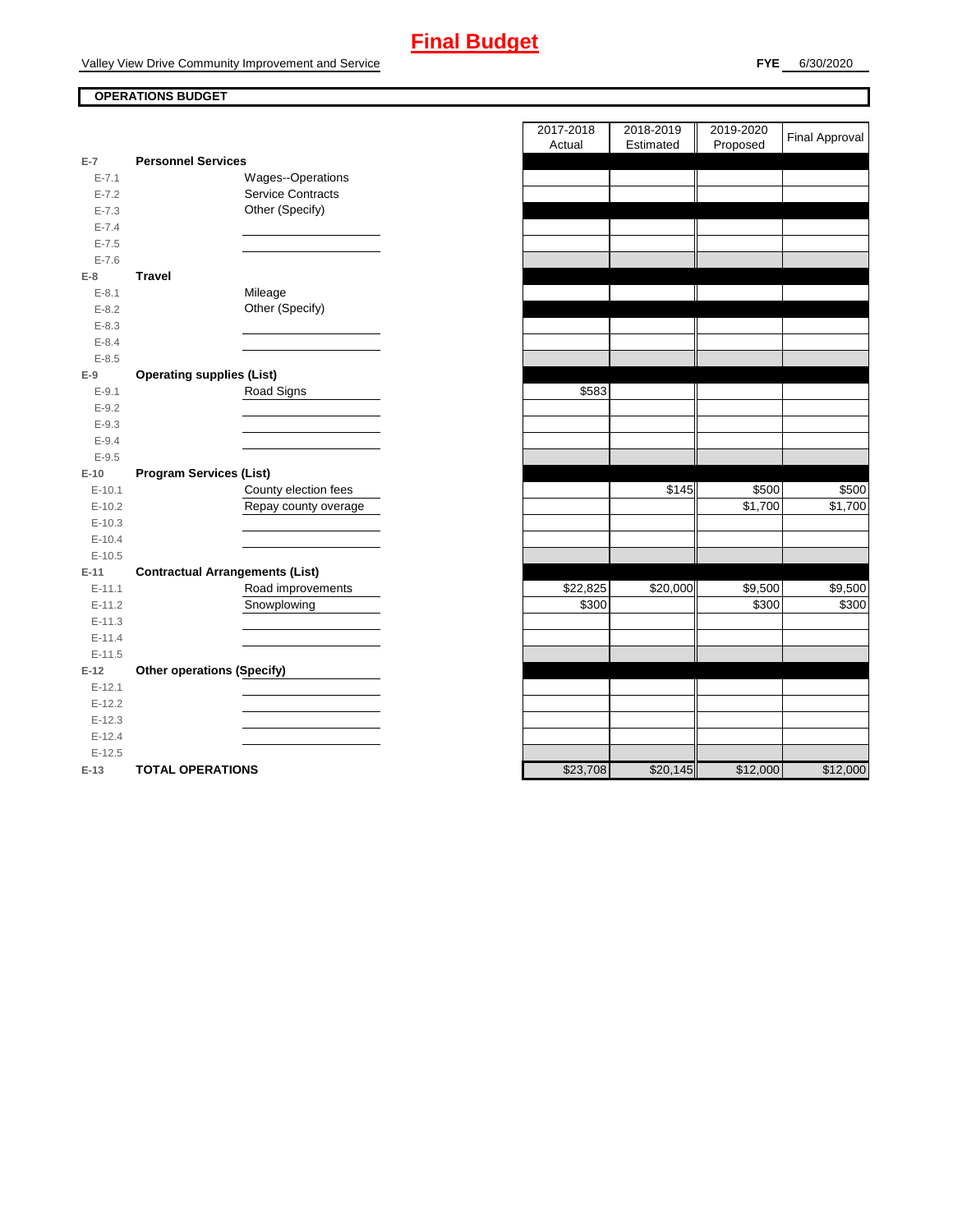# **Final Budget**

Valley View Drive Community Improvement and Service

### **INDIRECT COSTS BUDGET**

| E-14       | Insurance                    |
|------------|------------------------------|
| $F-141$    | Liability                    |
| $F-142$    | Buildings and vehicles       |
| $E-14.3$   | Equipment                    |
| $F-144$    | Other (Specify)              |
| $E-14.5$   |                              |
| $E - 14.6$ |                              |
| $F-147$    |                              |
| E-15       | Indirect payroll costs:      |
| $E-15.1$   | FICA (Social Security) taxes |
| $E-15.2$   | <b>Workers Compensation</b>  |
| $E-15.3$   | <b>Unemployment Taxes</b>    |
| $E-15.4$   | Retirement                   |
| $E-15.5$   | Health Insurance             |
| $E - 15.6$ | Other (Specify)              |
| $E-15.7$   |                              |
| $E-15.8$   |                              |
| $E-15.9$   |                              |
| $E-16$     | <b>Depreciation Expenses</b> |
| $E-17$     | <b>TOTAL INDIRECT COSTS</b>  |

|          |                              | 2017-2018<br>Actual | 2018-2019<br>Estimated | 2019-2020<br>Proposed | <b>Final Approval</b> |
|----------|------------------------------|---------------------|------------------------|-----------------------|-----------------------|
| $E-14$   | <b>Insurance</b>             |                     |                        |                       |                       |
| $E-14.1$ | Liability                    |                     |                        |                       |                       |
| $E-14.2$ | Buildings and vehicles       |                     |                        |                       |                       |
| $E-14.3$ | Equipment                    |                     |                        |                       |                       |
| $E-14.4$ | Other (Specify)              |                     |                        |                       |                       |
| $E-14.5$ |                              |                     |                        |                       |                       |
| $E-14.6$ |                              |                     |                        |                       |                       |
| $E-14.7$ |                              |                     |                        |                       |                       |
| $E-15$   | Indirect payroll costs:      |                     |                        |                       |                       |
| $E-15.1$ | FICA (Social Security) taxes |                     |                        |                       |                       |
| $E-15.2$ | <b>Workers Compensation</b>  |                     |                        |                       |                       |
| $E-15.3$ | <b>Unemployment Taxes</b>    |                     |                        |                       |                       |
| $E-15.4$ | Retirement                   |                     |                        |                       |                       |
| $E-15.5$ | Health Insurance             |                     |                        |                       |                       |
| $E-15.6$ | Other (Specify)              |                     |                        |                       |                       |
| $E-15.7$ |                              |                     |                        |                       |                       |
| $E-15.8$ |                              |                     |                        |                       |                       |
| $E-15.9$ |                              |                     |                        |                       |                       |
| E-16     | <b>Depreciation Expenses</b> |                     |                        |                       |                       |
| E-17     | <b>TOTAL INDIRECT COSTS</b>  | \$0                 | \$0                    | \$0                   | \$0                   |
|          |                              |                     |                        |                       |                       |

### **DEBT SERVICE BUDGET**

|         |                           | 2017-2018 | 2018-2019 | 2019-2020 |                       |
|---------|---------------------------|-----------|-----------|-----------|-----------------------|
|         |                           | Actual    | Estimated | Proposed  | <b>Final Approval</b> |
| $D-1$   | <b>Debt Service</b>       |           |           |           |                       |
| $D-1.1$ | Principal                 |           |           |           |                       |
| $D-1.2$ | Interest                  |           |           |           |                       |
| $D-1.3$ | Fees                      |           |           |           |                       |
| $D-2$   | <b>TOTAL DEBT SERVICE</b> | \$0       | \$0       | \$0       | \$0                   |